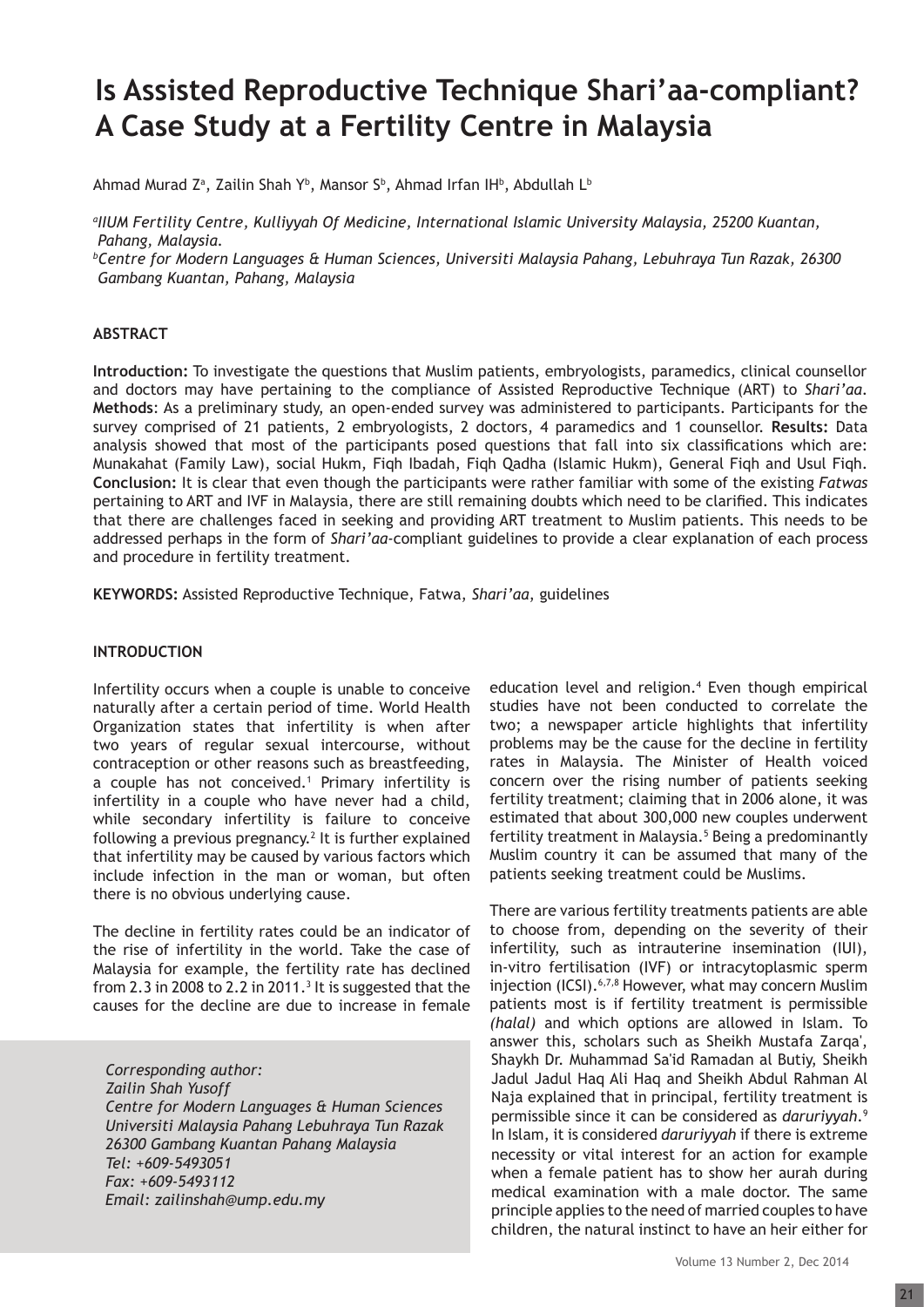# THE INTERNATIONAL MEDICAL JOURNAL Malaysia **IMJM**

lineage or inheritance is inherent. Essentially, in the Al Qur'an, Islam encourages procreation through Surah Maryam which depicts the prayers of the Prophet Zakaria asking for an heir.<sup>10</sup> In fact scholars have gone further to say that the act of seeking treatment for any illness or ailment is commendable in Islam and this is applicable to seeking treatment for infertility.<sup>11</sup> Thus, in many Muslim countries fertility treatment within marriage is allowed and guidelines to facilitate the process in line with Shari'aa have been issued.<sup>12</sup>

The first *fatwa*, which is legal judgement on a certain issue which is in line with *Shari'aa* or Islamic law, on fertility treatment was issued in 1982 by Al-Azhar University after the successful birth of the first IVF baby was reported in the newspapers in July 1978.<sup>13,14</sup> In Malaysia, several fatwas relevant to fertility treatment have already been gazetted and enforced.<sup>15</sup>

1. The 5th Muzakarah (Conference) of the Fatwa Committee and National Council of Islamic Religious Affairs Malaysia held on 16-17th November 1982 discussed the issue of in-vitro fertilization (IVF). The committee decided that IVF babies from the ovum (eggs) of a wife and sperm of a husband which have been mixed using respectable means/ using methods that are not contradictory to Islam is valid *(harus/ halal)*. In addition, a baby born through test tube method can be a guardian and is entitled to receive inheritance from the rightful family. On the other hand, if the eggs are not from a married couple then the procedure is invalid *(haram)*.

2. The 55th Muzakarah Conference of the Fatwa Committee and National Council of Islamic Religious Affairs Malaysia held on 8th April 2003 decided that transferring embryo into the wife's uterus after the death of the husband or after divorce is forbidden *(haram)*.

3. The 56th Muzakarah Conference of the Fatwa Committee and National Council for Islamic Religious Affairs held on 7th May 2003 came to an agreement that the process of fertilizing the wife's ovum with the husband's sperm that were extracted before the solemnization of marriage is forbidden *(haram)* although the mixing process is conducted during the marital period.

4. The 80th Muzakarah Conference of the Fatwa Committee and National Council of Islamic Religious Affairs Malaysia held on 1-3rd February 2008 deliberated on the ruling over married couples using a surrogate mother to have a child. The Committee decided that surrogacy is forbidden *(haram)* in Islam even if the sperm and ovum were taken from a married couple as this will bring genetic confusion to the unborn baby.

The fatwas issued in Malaysia also clearly indicate that fertility treatment is permissible within the confines of marriage and without any third party involvement. It then adds that fertilization must be done within

marriage and not before it or even after the husbands' death. However, the fatwas are general in nature and did not deliberate on each procedure in the various ART treatment processes or even on the state of the drugs and medication. Furthermore, they mainly concentrate on IVF treatment as one general process and did not look at each of the procedures within the process and its compliance to *Shari'aa*. There is a need to investigate if patients, embryologists, paramedics, clinical counsellors and doctors face any problems with issues on whether ART treatment is fully *Shari'aa*compliant.

Certain issues pertaining to the status of the various ART treatments, acceptable practices, as well as the drugs and medication used in ART and other matters involved in the process of treating the patient for the (fertility) problem need to be explored and explained in greater detail.<sup>16</sup> In addition, further research must be conducted in order to develop a framework which underlines the ethical and religious aspects of IVF in Islam. Perhaps it could be elaborated on within the framework of *maqasid Sharia'a* in Islam. *Maqasid* are goals or objectives which are placed to ensure that the act done by a Muslim is according to *Shari'aa.*<sup>9</sup> In principle, there are three maqasid *Shari'aa* or *Shari'aa*  objectives which cover three main areas: *maslahah daruriyyah* (basic needs), *maslahah hajiyyah* (common needs) and *maslahah tahsiniyyah* (luxury needs). Imam Al Shatibi added five tenets that are of importance: maqasid *Hifz al-Din* (protection of faith), *Hifz al-Nafs* (protection of life), *Hifz al-Aql* (protection of reason), *Hifz al-nasl* (protection of posterity), and *Hifz al -Mal*  (protection of property). However the basic thrust of the maqasid is to ensure that every legislative and legal determination made by Muslims must uphold the boundaries and sacredness of religion, life, intellect, lineage and property.<sup>17</sup>

As an initial step, it is important to investigate how widespread is the knowledge and understanding of the fatwas in Malaysia amongst Muslim patients seeking treatment and the fertility treatment providers. It proposes to find out problems or concerns faced by Muslim patients, embryologists, paramedics, clinical counsellors and doctors may have in regards to the compliance of ART to *Shari'aa*. The research questions guiding this study are:

1. What are the problems faced by Muslim patients, embryologists, paramedics, clinical counsellors and doctors in regards to the compliance of ART to *Shari'aa*?

2. Are there areas which need further clarification?

This study was conducted at one fertility centre in the east coast of Malaysia. The centre was chosen because almost 90% of the patients in its 4 years of operation are Muslims.<sup>5</sup>

Volume 13 Number 2, Dec 2014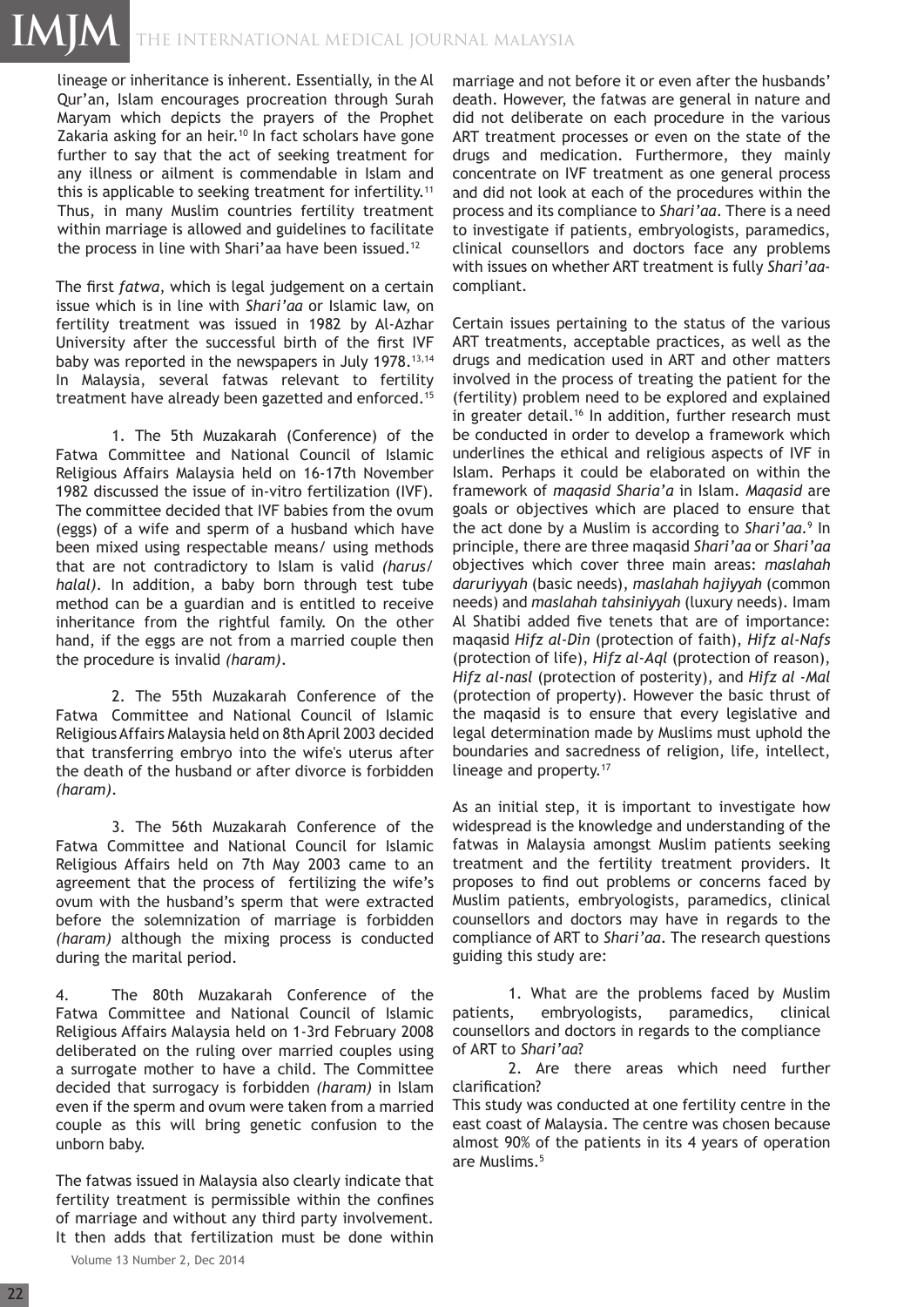#### **MATERIALS AND METHODS**

This study was conducted from February 2012 to June 2013 at the International Islamic University Malaysia Fertility Centre (IIUM FC) which was established in January 2009. The centre provides ART treatment to infertile couples such as In Vitro Fertilization (IVF), Intrauterine Insemination (IUI), Intra-cytoplasmic sperm injection (ICSI), embryo and sperm freezing and storage, sperm retrieval from epididymis/testis – PESA/ TESA, Seminal Fluid Analysis (SFA), hormonal tests, ultrasound scanning, cyst aspiration, counselling and training. The success rate of the centre is comparable to other centres in Malaysia.<sup>5</sup>

This main data collection instrument was an openended survey questionnaire. The questionnaire was administered to patients, embryologists, paramedics, clinical counsellors and doctors at a fertility centre. Due to the nature of the study, the questionnaire was administered only to Muslim patients who consented to become participants of the study. Participation was offered to the first 30 patients who sought treatment at this centre. This number was sufficient since the number of patients seeking fertility treatment is not large. Out of that number, only 21 patients consented to become participants and completed the survey and nine participants did not complete or return the survey form. In total there were 30 participants of which 21 were patients, four paramedics, one clinical counsellor, two embryologists and two doctors (Infertility specialists). The participants' demographic data are shown in Table I and Table II.

Table II illustrates that the patients in the study were between the age of 30 and 39 (66.5%) and have been married between 1 to 5 years 10 (47.6%). It also indicates that the paramedics, clinical counsellor, embryologists and doctors were mainly female, 7 (77.7%). In general, the paramedics, clinical counsellor, embryologists and doctors have had between 1 to 5 years of experience in handling fertility treatment, 7 (77.7%).

Patients were asked to answer the survey questionnaire after they had finished their treatment at the centre while the paramedics, clinical counsellor, embryologists and doctors responded during their free time inbetween patients or after treating patients. During the whole process a researcher was present to answer any enquiries or to guide participants as to what the questionnaire required of them. Apart from questions on demographic data, the open-ended questionnaire consisted of only two questions written both in English and *Bahasa Melayu* considering that most of the participants were Malay Muslims. The following were the questions asked:

1. As a Muslim do you have any problems or concerns in regards to your existing fertility treatment? *Sebagai seorang Muslim adakah anda menghadapi apa-apa masalah atau kemusykilan berkaitan rawatan kesuburan yang anda jalani?*

2. Please describe the problem/concerns faced before/during/after undergoing treatment.

*Sila huraikan masalah atau kemusykilan yang dihadapi sebeleum/semasa/selepas menjalani rawatan?* 

# **Data Analysis**

The demographic data were evaluated and calculated for descriptive statistics: frequency and percentages. The problems or concerns highlighted were qualitatively analysed according to emerging themes and categorized to correspond with the steps in ART specifically IVF. The data from the survey, in the form of problems faced or questions posed by participants, were categorized according to the steps in fertility treatment from consultation to after treatment with the corresponding classification in Islamic jurisprudence as indicated by the following categories: Munakahat (Family), Social Hukm (Muamalat), Fiqh Ibadah, Fiqh Qadha (Islamic Hukm), and General Fiqh.17

# **RESULTS**

| Age        | Years of marriage: Number (%) |                |             | Total      |  |
|------------|-------------------------------|----------------|-------------|------------|--|
|            | $1 - 5$ years                 | $6 - 10$ years | $>10$ years | Number (%) |  |
| $25 - 29$  | 5(23.8%)                      | $1(4.8\%)$     | 0(0)        | 6(28.6%)   |  |
| $30 - 39$  | 4 (19%)                       | 8(38%)         | 2(9.5%)     | 14 (66.5%) |  |
| 40 & above | $1(4.8\%)$                    | 0(0)           | 0(0)        | 1(4.8)     |  |
|            | 10(47.6%)                     | 9(42.9%)       | 2(9.5%)     | 21 (100%)  |  |

**Table I.** Demography of patients according to age and years of marriage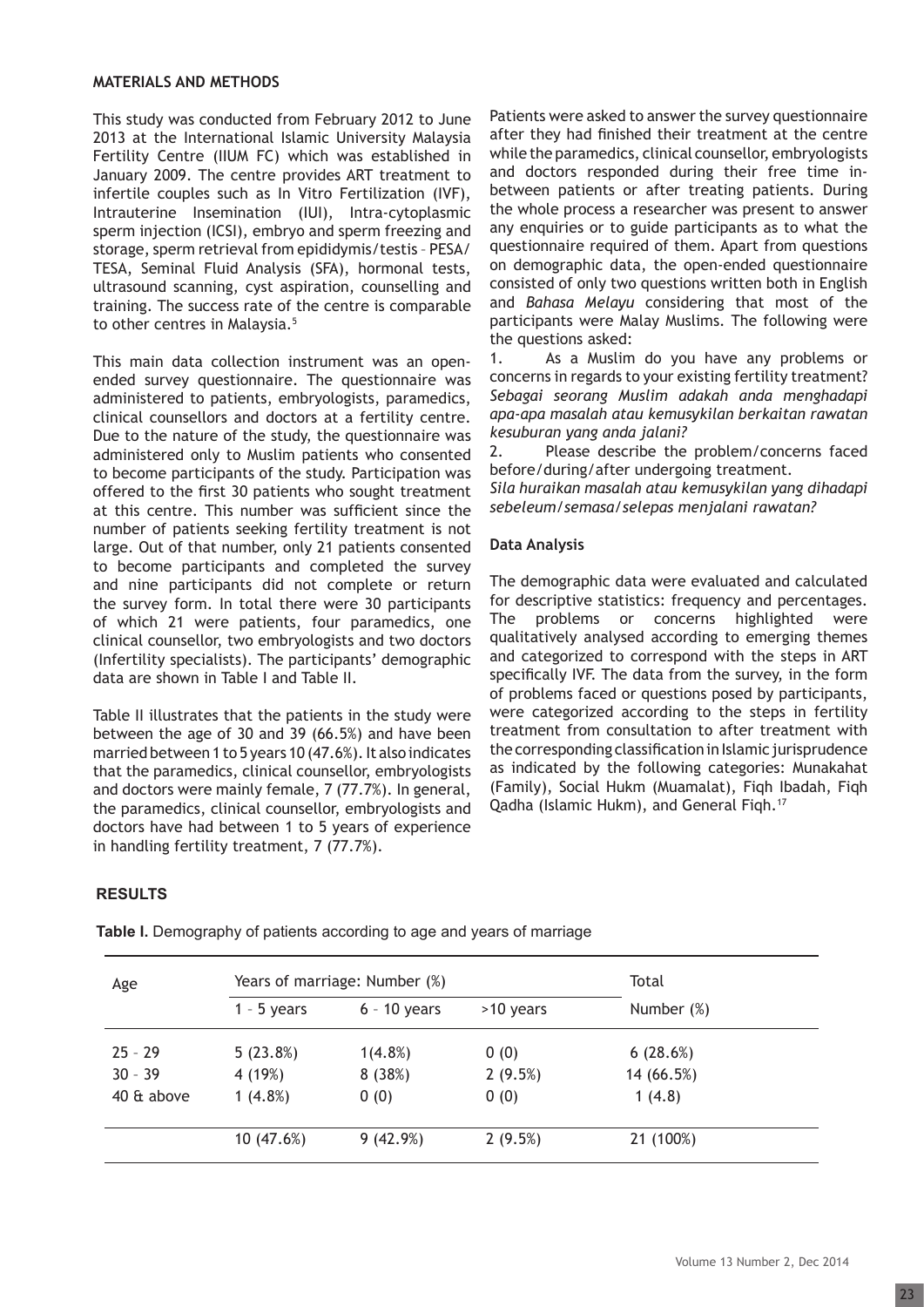**Table II.** Demography of paramedics, clinical counsellor, embryologists and doctors according to gender and years of ART experience

| Gender | Years of ART experience |                |                     |  |
|--------|-------------------------|----------------|---------------------|--|
|        | $1 - 5$ years           | $6 - 10$ years | <b>Total Number</b> |  |
| Male   | 0(0)                    | 2(22.2%)       | 2(22.2%)            |  |
| Female | 7(77.7%)                | 0(0)           | 7(77.7%)            |  |
|        | 7(77.7%)                | 2(22.2%)       | $9(100\%)$          |  |

**Table III.** *Shari'aa*- related problems faced by participants in the study

| Categories   | Number (%) |
|--------------|------------|
| Munakahat    | 9(20.5%)   |
| Social Hukm  | 6(13.6%)   |
| Figh Ibadah  | 11 (25%)   |
| Figh Qadha   | 5(11.4%)   |
| General Figh | 13 (29.5%) |
| Total        | 44 (100%)  |
|              |            |

In total, 44 problems or concerns were highlighted by the participants and they fall into the five categories in *Shari'aa* (Table III). General *Fiqh* and *Fiqh Ibadah* related problems were found to be the most frequently asked questions,13 (29.5%), along with questions on *Munakahat*,9 (20.5%).

Table III illustrates that the most frequently asked questions in the questionnaire were in the General *Fiqh* category, 13 (29.5%) pertaining to: processing of the sperm, multiple-pregnancies abortion, halal state of the media and drugs as well as using excess embryo for future treatments. Similarly, many of the questions were in the *Fiqh Ibadah* category, 11 (25%), which included questions on: performing full body ablution (*ghusl*) after a fertility treatment procedure, fasting while undergoing a fertility treatment procedure, fasting when conducting a fertility treatment procedure on non-Muslims, performing prayers and fasting if a patient is bleeding after a fertility treatment procedure and deriving sample in the toilet. other category which had quite a number of questions is on *Munakahat* (Family Law),

9 (20.9%), category. The questions included concerns on: conditions which allow a couple to seek treatment for infertility, presence of a female assistant during a fertility treatment procedure, masturbation to derive sample, freezing and using excess sample, seeking husband's permission to take fertility drugs and keeping frozen embryos in a lab belonging to a non-Muslim.

There were 6 (13.6%) questions on Social *Hukm* which were on boundary (aurah) limitations, presence of witness or husband during a fertility treatment procedure. In addition, there were 5 (11.4%) Fiqh Qadha (Islamic *Hukm*) questions on: accidentally mixing labels of samples and presence of a witness during the laboratory procedures. The category with the least questions was on General Fiqh, 2 (4.5%): bringing sample from home and presence of a witness during the procedure.

A summary of the questions posed by participants are reported according to respective categories in Table IV.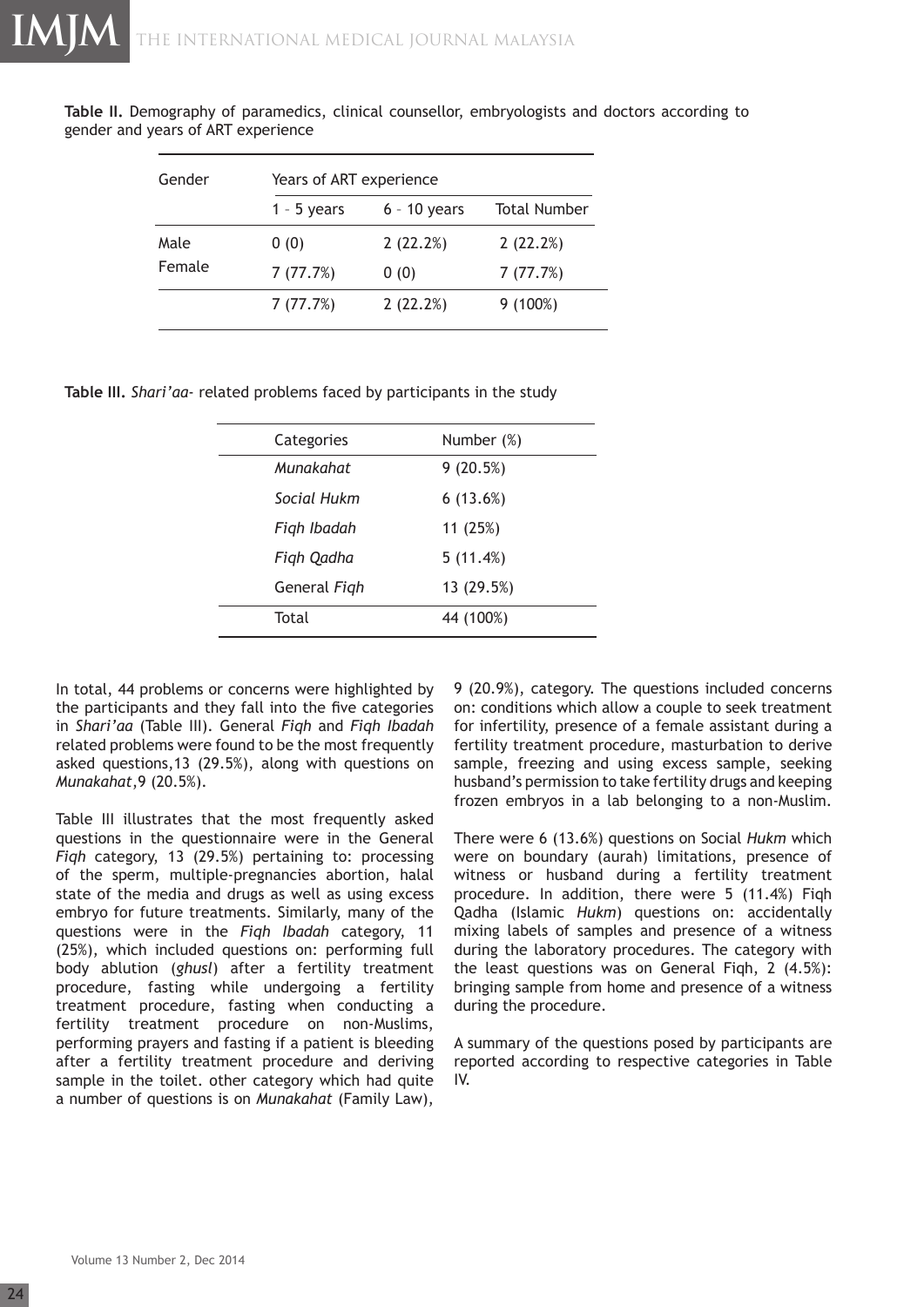|  | Table IV. Shari'aa-related questions posed in the study |  |  |  |
|--|---------------------------------------------------------|--|--|--|
|--|---------------------------------------------------------|--|--|--|

| <b>CATEGORY</b> |          | <b>QUESTION (S) PERTAINING TO:</b>                                                                   |
|-----------------|----------|------------------------------------------------------------------------------------------------------|
| Munakahat       | 1.       | Conditions allowing a couple to seek treatment for infertility.                                      |
|                 | 2.       | Presence of a female assistant during doctor's examination of a patient.                             |
|                 | 3.       | Presence of a female assistant during insemination process in IVF/ICSI.                              |
|                 | 4.       | Masturbation to derive seminal fluid sample.                                                         |
|                 | 5.       | Masturbation to derive seminal fluid sample during fasting month.                                    |
|                 | 6.       | Freezing excess seminal fluid sample.                                                                |
|                 | 7.       | Using frozen embryos for future pregnancies, regardless of time lapse.                               |
|                 | 8.       | Keeping frozen embryos in a lab belonging to a non-Muslim.                                           |
|                 | 9.       | Seeking husband's permission to take fertility drugs or contraceptive pills to                       |
|                 |          | regulate her menstrual cycle before fertility treatment.                                             |
| Social Hukm     | 1.       | Boundary (aurah) limitations between a female patient and male doctor during                         |
|                 |          | consultation.                                                                                        |
|                 | 2.       | Boundary (aurah) limitations between a female patient and male doctor during                         |
|                 |          | ultrasound scan procedure.                                                                           |
|                 | 3.       | Boundary (aurah) limitations between a female patient and male doctor during                         |
|                 |          | ovum pick-up.                                                                                        |
|                 | 4.       | Boundary (aurah) limitations between a male patient and female embryologist/                         |
|                 |          | paramedic during PESA/TESA.                                                                          |
|                 | 5.       | Presence of the patient's husband to witness the doctor examining the wife during                    |
|                 |          | the initial examination.                                                                             |
|                 | 6.       | Coming to consultation with the doctor without the husband and the patient                           |
|                 |          | informs about her husband's weaknesses/ health problems with the intention of                        |
|                 |          | getting expert opinion.                                                                              |
| Figh Ibadah     | 1.       | Performing full body ablution (ghusl) after a vagina scan.                                           |
|                 | 2.       | Performing full body ablution (ghusl) after a ovum pick-up.                                          |
|                 | 3.       | Performing full body ablution (ghusl) after Embryo Transfer (ET).                                    |
|                 | 4.       | Undergoing vagina scan when fasting.                                                                 |
|                 | 5.       | Undergoing Intra-Uterine Insemination when fasting.                                                  |
|                 | 6.       | Undergoing OPU when fasting.                                                                         |
|                 | 7.       | Doctor conducting IUI procedure on non-Muslims when fasting.                                         |
|                 | 8.       | Doctor conducting OPU procedure on non-Muslims when fasting Seminal fluid sample                     |
|                 |          | is taken in a toilet.                                                                                |
|                 | 9.       | Performing prayers and fasting if a patient is bleeding after OPU.                                   |
|                 | 10.      | Taking fertility injection when fasting.                                                             |
|                 | 11.      | Deriving sample (eg sperm) in the toilet.                                                            |
| Fiqh Qadha      | 1.       | Embryologists mixing labels of patient's seminal fluids accidentally.                                |
|                 | 2.       | Presence of a witness during seminal fluid analysis/ ET/ insemination process/                       |
|                 |          | process of embryo freezing.                                                                          |
|                 | 3.<br>4. | Samples get accidentally switched during IUI procedure.                                              |
|                 | 5.       | Presence of a third party during ET.<br>Presence of a third party during process of embryo freezing. |
| General Figh    | 1.       | Patient brings sample from home but clinician is unsure that the sample is the                       |
|                 |          | husband's.                                                                                           |
|                 | 2.       | Using someone else's seminal fluid other than the husband's is used in fertility                     |
|                 |          | treatment.                                                                                           |
|                 | 3.       | Processing the sperm before being inserted into the uterus.                                          |
|                 | 4.       | Abortion when multiple-pregnancies occur as a result of fertility treatment and                      |
|                 |          | the doctor thinks the condition is dangerous to the mother.                                          |
|                 | 5.       | Halal state of the media used for embryo culture.                                                    |
|                 | 6.       | Halal state of the media used for embryo transfer.                                                   |
|                 | 7.       | Halal state of the media used in PESA/TESA.                                                          |
|                 | 8.       | Halal state of the drugs used in fertility treatment                                                 |
|                 | 9.       | Using non-halal fertility drugs.                                                                     |
|                 | 10.      | Using excess embryo for future treatments.                                                           |
|                 | 11.      | Disposing of excess embryo.                                                                          |
|                 | 12.      | Using excess embryo for research.                                                                    |
|                 | 13.      | Using the sample/ frozen sample of a deceased husband/ wife.                                         |
|                 |          |                                                                                                      |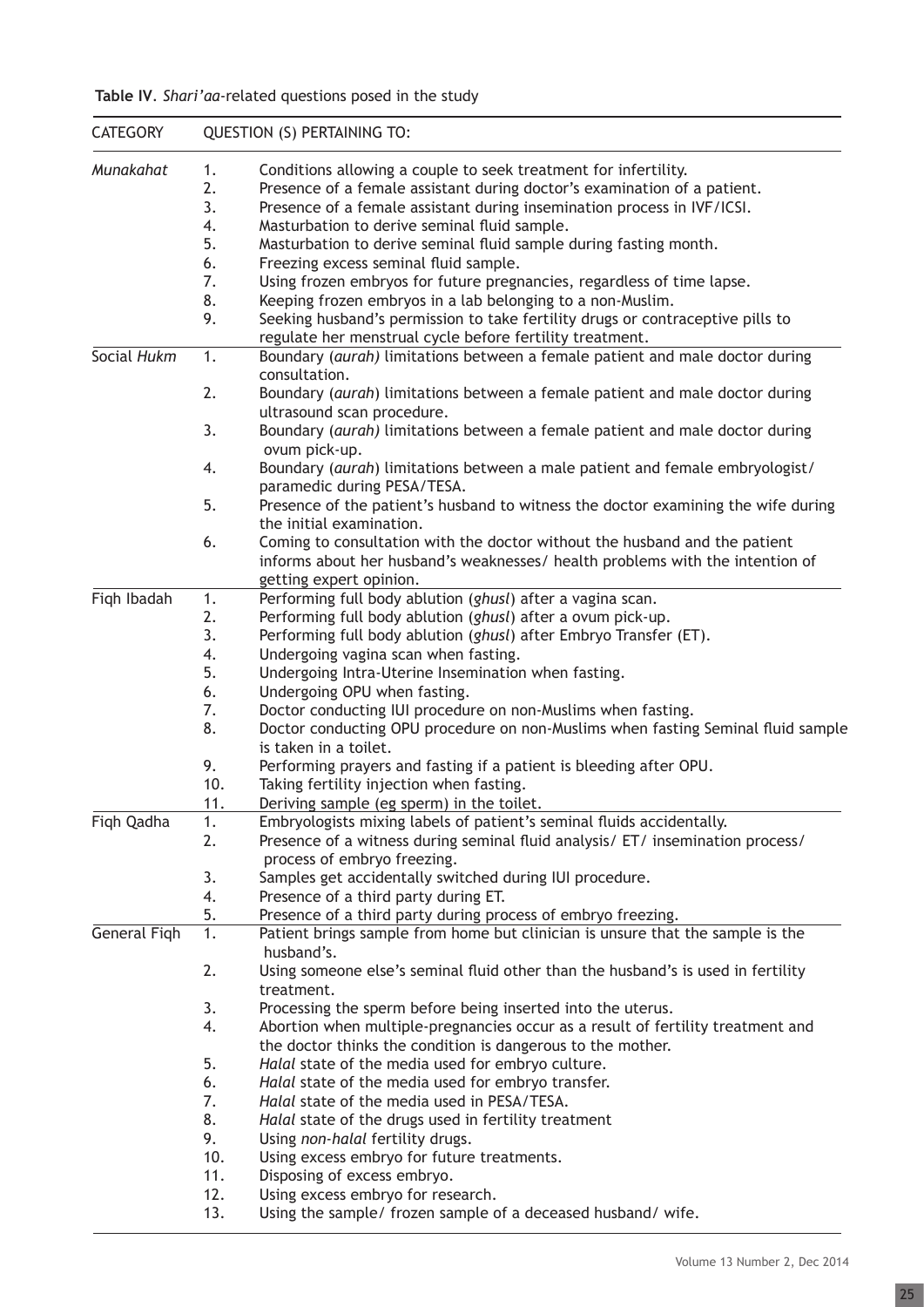THE INTERNATIONAL MEDICAL JOURNAL Malaysia

# **DISCUSSION**

**IMJM**

Basically, from the questions posed by patients and doctors at the fertility centre indicate the challenges faced in seeking and providing fertility treatment to Muslim patients. In addition, it also suggests that patients and doctors were rather familiar with some of the existing fatwas in Malaysia which are fertility treatments such as IVF are permitted for legally married couple. They also knew that third party involvement in terms of surrogacy is prohibited.

However, from the questions it could be clearly seen that the participants in the study were not familiar with the existing fatwas on implantation of eggs after the death of the husband or divorce because there were questions regarding this. Interestingly, there were also questions on general issues, for example seeking treatment from a medical doctor of the opposite gender, were asked. This is common knowledge that when it is *dhorurat* the rule of *mahram*, person/s in which the *aurah* is permissible, is more lenient to allow patients to seek medical treatment even from a doctor of the opposite gender.<sup>9</sup> Apart from that, the participants were concerned about specific procedures in each fertility treatment process. For example, there were queries on whether there is a need for *ghusl*, full body ablution, after undergoing procedures such as ovum pick-up or embryo transfer. There were also questions on the drugs and media used as well as on the use of non-halal drugs and media. In addition, participants also asked about issues pertaining to ethics related to laboratory procedures and need for the husband or witness to be available during procedures.

Clearly, the findings in this study indicate that there are a number of problems which need to be tackled by the authoritative bodies issuing the fatwas in Malaysia. The questions from participants suggest that the existing fatwas gazetted do not explain in detail each fertility treatment process and procedures from the perspectives of Islam. In regards to dissemination of information to the public, the lack of explanation and elaboration leaves a lot of room for concerns and interpretations which may result in actions against *Shari'aa*. This requires special attention and clarification as was highlighted in another paper that recommends a thorough research on ART from the perspectives of Islam is conducted so that such concerns can be allayed.<sup>12</sup>

Thus, even though fatwas exist in Malaysia there are still a lot of issues pertaining to fertility treatment, which are not included in the fatwas. This investigation is thus timely and will serve as a basis for further investigation into the process and procedures of fertility treatments as well as ensuring that they are *Shari'aa*compliant. A comprehensive guideline that is derived from the investigations of the current *status quo* such as done in this study and clarifications from religious experts is urgently needed. This comprehensive guideline will be a method to disseminate accurate and relevant information to Muslim patients seeking

Volume 13 Number 2, Dec 2014

fertility treatment and for both Muslim and Non-Muslim embryologists, paramedics, clinical counsellor and doctors providing the treatment.<sup>13,14,16</sup>

#### Implications for future research

This study is a part of a longitudinal study on fertility treatment and establishing *Shari'aa*-compliant guidelines for fertility treatments. A further, indepth investigation could serve as the basis for the establishment of fertility treatment guidelines. Investigations on the issues of *maqasid*,<sup>17</sup> ethics, process and procedures of each fertility treatment, the *halal* status of drugs and media as well as presence of husband or witness during treatment are some of the concerns that require immediate attention. Thus further investigations are recommended to ensure that Muslim patients will have comprehensive and *Shari'aa*compliant fertility treatment guidelines.

One major limitation of this study is the small sample size which makes generalization to the broader community not viable. However, since this case study was aimed at analytical rather than statistical generalization the in-depth description in the report is sufficient at explaining the uniqueness of this case for readers to make analytical generalizations.<sup>18</sup>

# **CONCLUSION**

It is clear that even though the participants were rather familiar with some of the existing *Fatwas* pertaining to ART and IVF in Malaysia, there are still remaining doubts which need to be clarified. This indicates that there are challenges faced in seeking and providing ART treatment to Muslim patients which need to be addressed perhaps in the form of *Shari'aa*-compliant guidelines that can provide a clear explanation of each process and procedure in fertility treatment.

# **ACKNOWLEDGEMENTS**

This study was fully supported by Endowment type B (EDW B11-285-0763) grant from International Islamic University Malaysia, Gombak, Selangor.

# **REFERENCES**

- 1. World Health Organization 2012. Health topics. Infertility. Available at: http://www.who.int/ topics/infertility/en/. Accessed November 30, 2012.
- 2. Nik Hazlina NH, Shaiful Bahari I. Kemandulan- Halatuju, Cabaran Dan Seribu Pengharapan. 1st Ed. Kubang Kerian, Kelantan: Dr Nik Hazlina Nik Hussain & Dr Shaiful Bahari Ismail, 2008.
- 3. Department of Statistics Malaysia. Vital Statistics 2012 [online]. Available at: http://www. statistics.gov.my/portal/images/stories/files/ LatestReleases/vital/Vital\_Statistics\_Malaysia\_ 2012.pdf. Accessed December 1, 2013.
- 4. Murthi, M. Fertility change in Asia and Africa. World Development 2002; 30:1769–78.